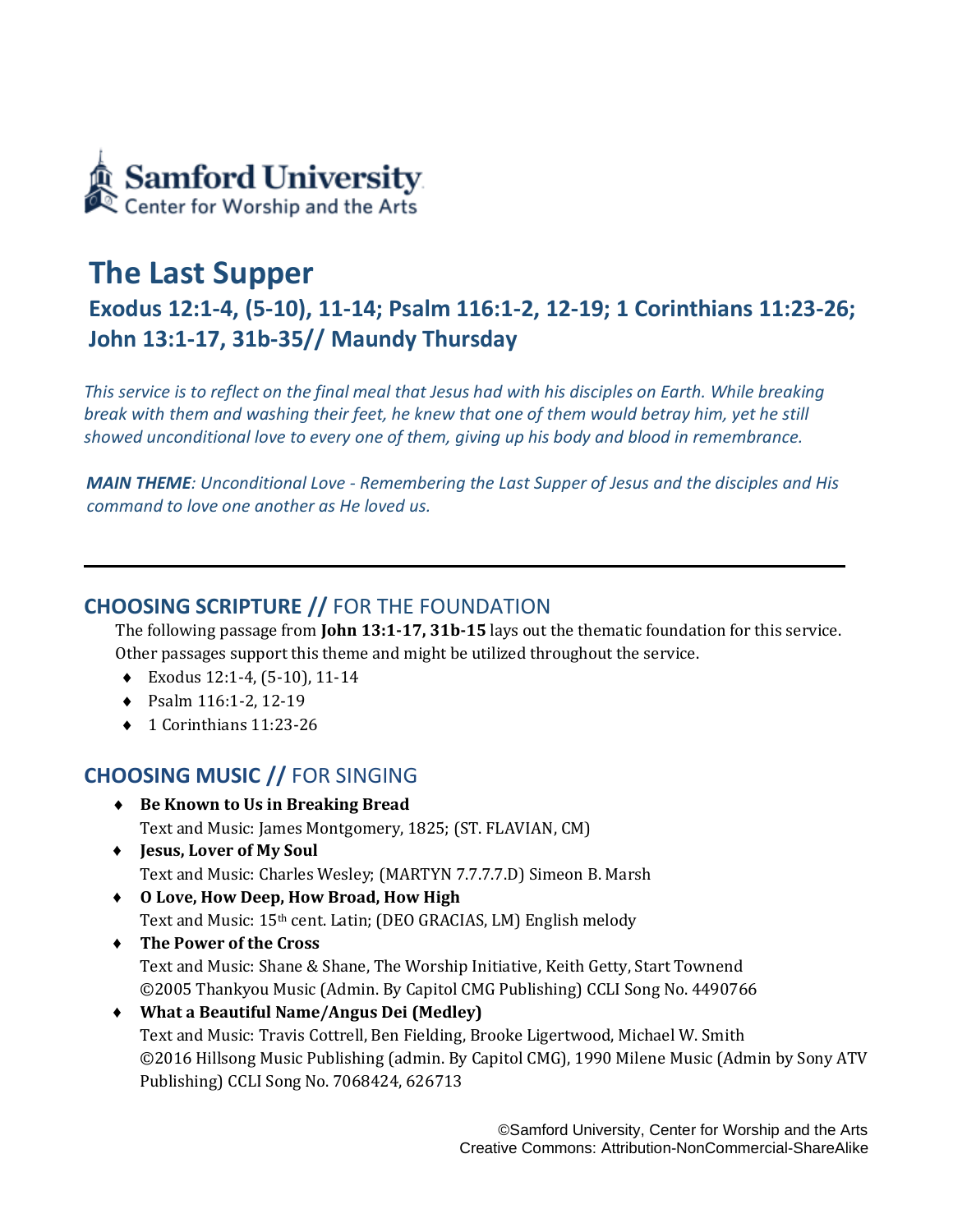#### ♦ **I Will Wait for You**

Text and Music: Shane & Shane, Stuart Townend, Keith Getty, Jordan Kauflin, Matthew Merker ©2018 Getty Music Publishing, Jordan Kauflin Music, Matthew Merker, Townend Songs (Admin. By Music Services, Inc.) CCLI Song No. 7118914

## **CREATING DRAMA //** FOR HEARING

Read the scripture passages above, then introduce and show this video(s) from Work of the People [\[www.workofthepeople.com\]](http://www.workofthepeople.com/).

- ♦ [Come and Take and Eat:](https://www.theworkofthepeople.com/come-and-take-and-eat) A Maundy Thursday benediction written by Kelly Ann Hall and music by Ben Thomas.
- ♦ [Water to Wash Feet:](https://www.theworkofthepeople.com/water-to-wash-feet) A Maundy Thursday meditation. Inspired by John 13:1-17, 31-35. Written by Phuc Luu.

## **FINDING ART** // FOR SEEING



[Washing the Feet of the Disciples:](https://diglib.library.vanderbilt.edu/act-imagelink.pl?RC=59678) "John 13:13-15 "If I then, your Lord and Master, have washed your feet; ye also ought to wash one another's feet." Humanity's collective behavior has distorted the natural balance intended for the physical world. The teachings of Jesus cleanse us inside out: we are invited to wipe dirt and filth away for us to become a new humanity. Seeing we are helpless to stay "clean" is humiliating. However, the promise of forgiveness, healing, and abundant restoration awaits us just beyond the horizon. The event takes place before the scene in the garden of Gethsemane. The disciples are bickering about who is best, better, and right. The liturgy of washing feet is associated with the Lord's Supper, referred to as the "Love Feast." I gave myself permission to alter the sacred image to include women because of the Pope's gesture. The scroll held by the woman on the far right suggests the holy text can be adjusted to include women who were not included, documented, or understood. As a result of my epiphanies while painting

> ©Samford University, Center for Worship and the Arts Creative Commons: Attribution-NonCommercial-ShareAlike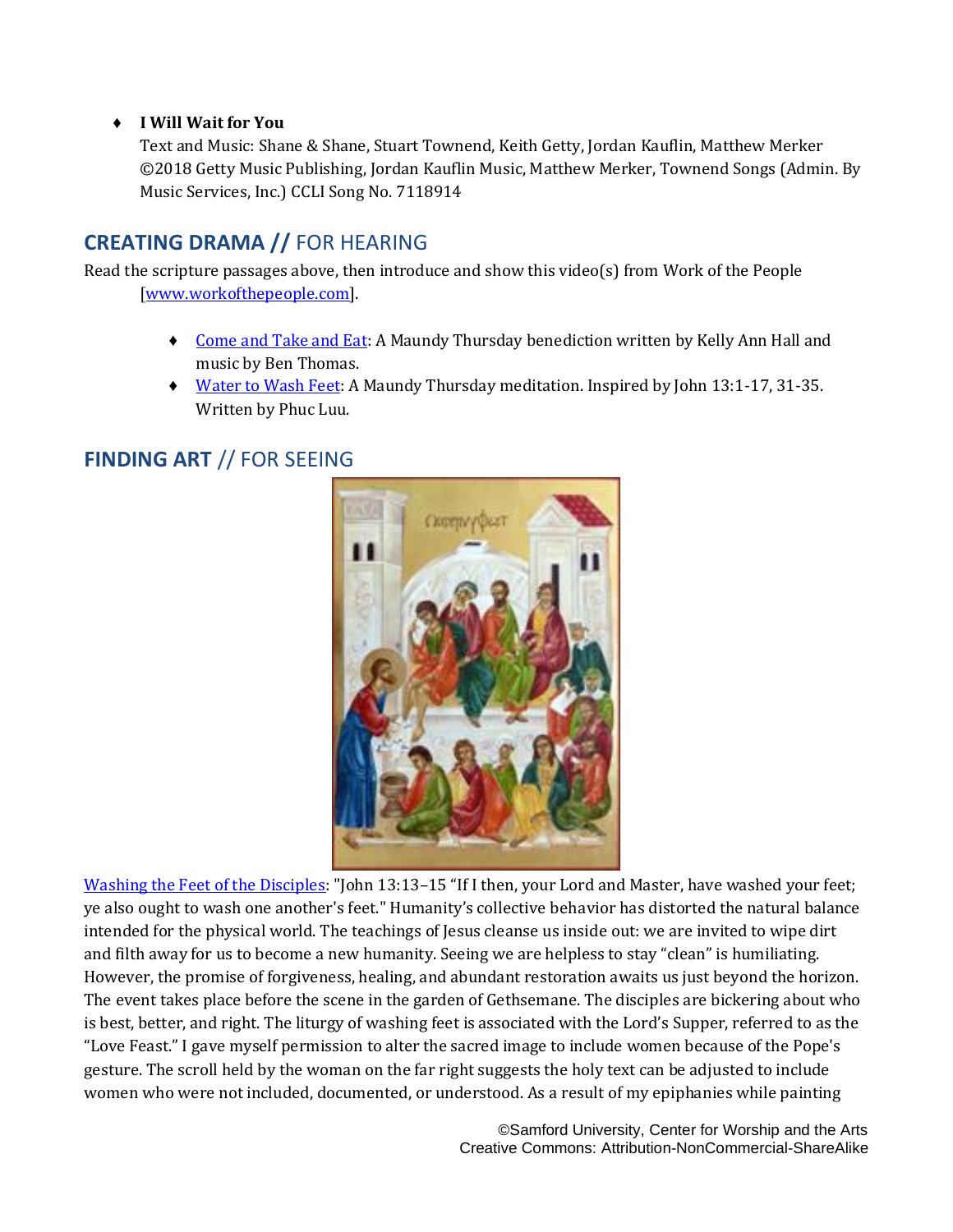various aspects of traditional iconography, I have altered many icons of principal events to include women. I believe it is time to re-frame our historic bias and transition rituals and sacraments to include gender equality for all of humanity."

## **LIVING WORSHIP //** FOR DOING

Remembrance of Jesus' death on the cross can be incorporated into acts of worship weekly on Sundays with the act of communion, especially for this Maundy Thursday service, and songs to commemorate the occasion. For this Maundy Thursday, the way we reflect is through the Lord's Supper. As you eat and drink you are often told to think about the love of Christ and how you live because of him and through him, and he through you.

# **MAKING SPACE //** FOR WORSHIPING

For this service, you can present the color(s) red, white, purple/scarlet, or gold. Within the words and music, make sure to save any "alleluias" until Easter morning as we remain reflective of the events to come in the following day.

## **WRITING POERTY //** FOR PRAYER

#### **[Maundy Thursday](https://malcolmguite.wordpress.com/2013/03/28/holy-week-maundy-thursday/) - Malcolm Guite**

Here is the source of every sacrament, The all-transforming presence of the Lord, Replenishing our every element Remaking us in his creative Word. For here the earth herself gives bread and wine, The air delights to bear his Spirit's speech, The fire dances where the candles shine, The waters cleanse us with His gentle touch. And here He shows the full extent of love To us whose love is always incomplete, In vain we search the heavens high above, The God of love is kneeling at our feet. Though we betray Him, though it is the night. He meets us here and loves us into light.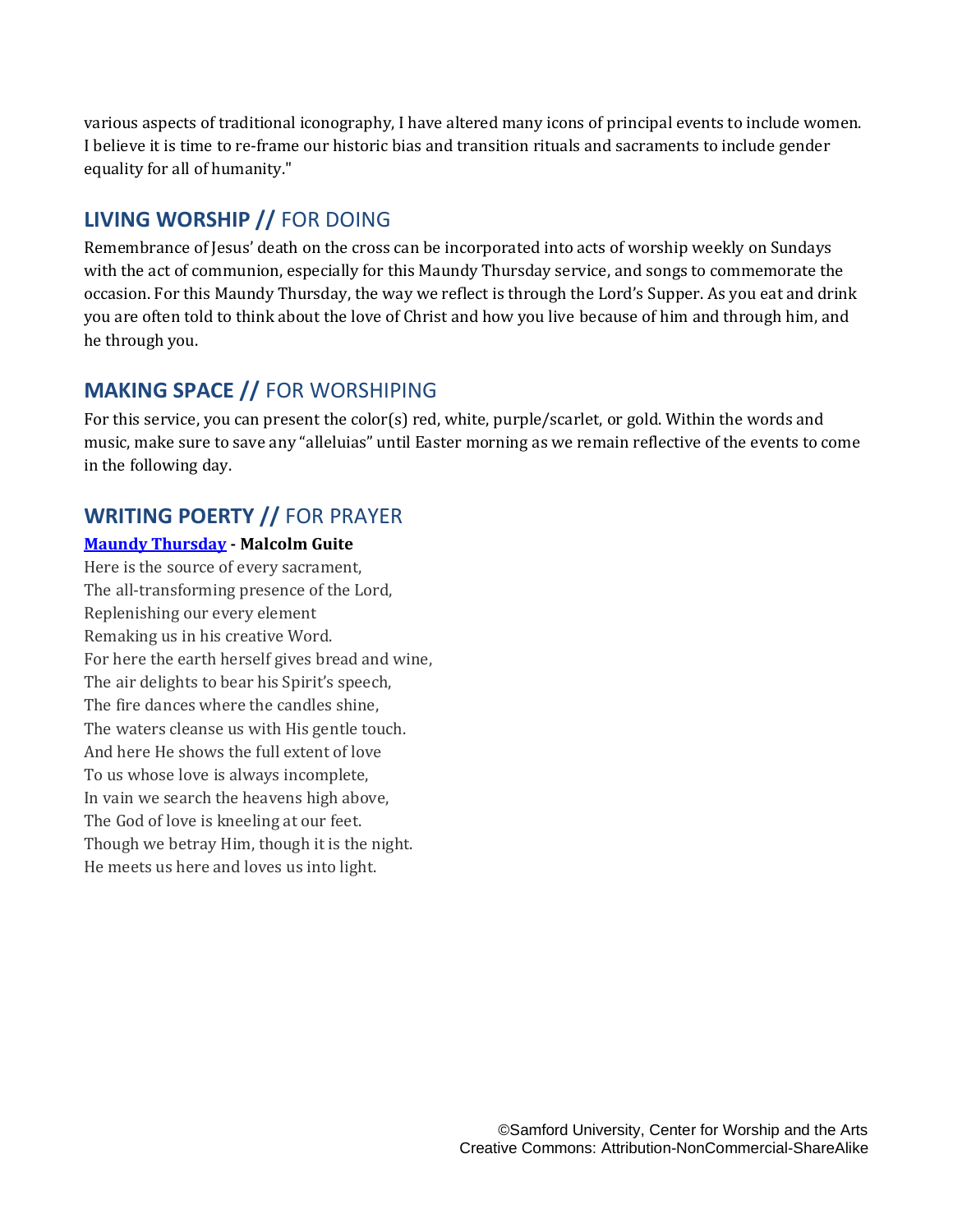

# **The Last Supper**

# **Exodus 12:1-4, (5-10), 11-14; Psalm 116:1-2, 12-19; 1 Corinthians 11:23-26; John 13:1-17, 31b-35// Maundy Thursday**

*This service is to reflect on the final meal that Jesus had with his disciples on Earth. While breaking break*  with them and washing their feet, he knew that one of them would betray him, yet he still showed *unconditional love to every one of them, giving up his body and blood in remembrance.*

*MAIN THEME: Unconditional Love - Remembering the Last Supper of Jesus and the disciples and His command to love one another as He loved us.*

#### **CALL TO WORSHIP**

Come and remember the love of Jesus, gathered at table with his friends. We come to receive from Christ the bread of life, the cup of blessing;

Come, receive the tender service Christ offers each of us; We come to receive the challenge of the new commandment: "Love one another."

Come and contemplate the many temptations of a world that would entice us, like Judas, to betray the trust of a suffering God.

We come to travel with Jesus the way of the Cross, so that our Easter "alleluia" will take on new meaning. Let us worship together and reflect upon the life of Christ, that we might remember what discipleship may cost, and what it may reap.

> — from *Come and Remember, Prayers for Maundy Thursday*, written by the Rev. Kelly Burd, Posted on the United Church of Christ's **Worship Ways** website[. http://www.ucc.org/](http://www.ucc.org/)

#### **WELCOME**

Greet the congregation and warmly welcome them to this time of worship.

#### **SCRIPTURE READING**

Exodus 12:1-4, (5-10), 11-14 *or* Psalm 116:1-2, 12-19 *or* 1 Corinthians 11:23-26

#### **SONGS OF WORSHIP**

O Love, How Deep, How Broad, How High What a Beautiful Name/Agnus Dei

#### **SCRIPTURE READING**

John 13:1-17, 31b-35

#### **SILENCE FOR REFLECTION**

Provide time for worshipers to reflect on the weight of God's word for us today.

### **MESSAGE**

©Samford University, Center for Worship and the Arts Creative Commons: Attribution-NonCommercial-ShareAlike